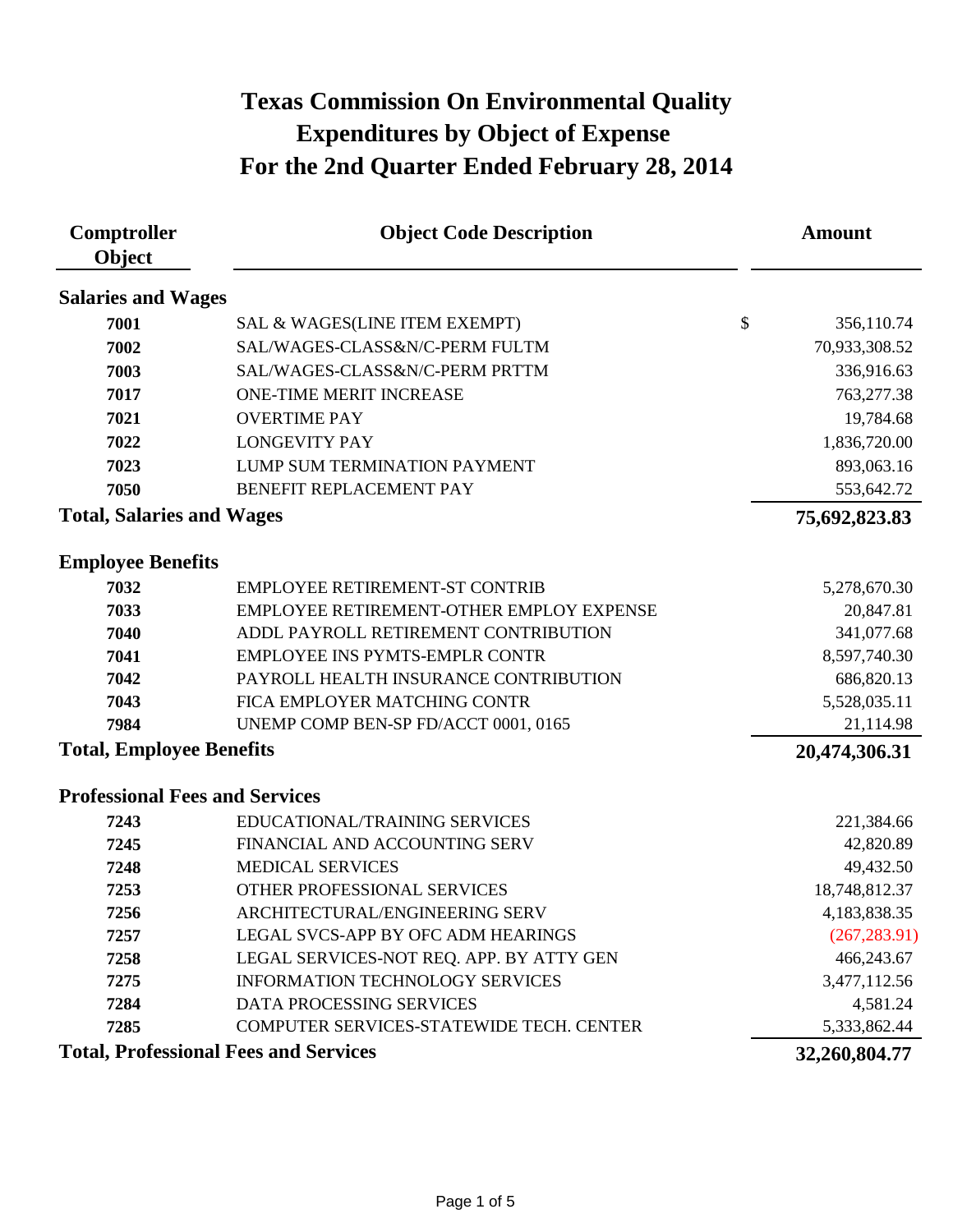### **Travel**

|                                          | 687,094.32 |
|------------------------------------------|------------|
| TRAV IN-ST-HOTEL TAX INSIDE GALVESTON CL | 32.76      |
| TRAV IS-HOTEL TAX EXCL GALV, PORT A &SPI | 1,904.83   |
| TRAV OOS-BRD/CMSN MEMBER MEAL/LODG EXPEN | 2,326.74   |
| <b>TRAVEL-FOREIGN</b>                    | 182.85     |
| TRAVEL OOS MEAL/LODGE-NTE LOCALITY ALLOW | 35,656.31  |
| TRAV OUT-OF-ST-INCIDENTAL EXP            | 10,423.56  |
| <b>TRAV OUT-OF-ST-MILEAGE</b>            | 1,841.36   |
| <b>TRAV OUT-OF-ST-PUB TRANS FARES</b>    | 83,283.15  |
| TRAV INSTATE-BRD/CMSN MEMB MEAL/LODG EXP | 1,617.17   |
| TRAV IN ST-ACTUAL EXP MEALS-NO OVERNIGHT | 50.00      |
| TRAVEL IN-STATE (NON-OVERNITE, MEALS)    | 8,176.34   |
| <b>TRAVEL-IN-STATE MEALS/LODGING</b>     | 378,304.81 |
| <b>TRAV IN-STATE-INCIDENTAL EXPEN</b>    | 43,477.97  |
| TRAV IN-STATE-ACT EXP-OVERNIGHT TRAVEL   | 579.57     |
| <b>TRAV IN-STATE MILEAGE</b>             | 23,700.00  |
| <b>TRAV IN-STATE-PUB TRANS FARES</b>     | 95,536.90  |
|                                          |            |

### **Materials and Supplies**

| 7291                                 | <b>POSTAL SERVICES</b>                   | 76,890.87    |
|--------------------------------------|------------------------------------------|--------------|
| 7300                                 | <b>CONSUMABLES</b>                       | 393,653.60   |
| 7303                                 | SUBS, PERIODICALS & INFO SERV            | 9,399.70     |
| 7304                                 | <b>FUELS AND LUBRICANTS-OTHER</b>        | 271,428.36   |
| 7309                                 | PROMOTIONAL ITEMS                        | 11,721.97    |
| 7310                                 | <b>CHEMICAL AND GASES</b>                | 93,232.57    |
| 7312                                 | <b>MEDICAL SUPPLIES</b>                  | 5,091.13     |
| 7315                                 | <b>FOOD PURCHASED BY THE STATE</b>       | 71,531.75    |
| 7328                                 | SUPPLY/MATERIAL-AGRIC,CONST,HARDWARE     | 5,803.19     |
| 7330                                 | PARTS - FURNISHINGS & EQUIPMT            | 107,563.40   |
| 7334                                 | PERSONAL PROP-FURN, EQUIP AND OTHER-EXP  | 606,499.09   |
| 7335                                 | PERSONAL PROP-PARTS-COMPUTER EQUIP-EXP   | 61,114.43    |
| 7374                                 | PERSONAL PROP-FURNISHING & EQUIP(CONTRL) | 44,520.48    |
| 7377                                 | PERSONAL PROP-COMPUTER EQUIPMENT-EXP     | 47,688.85    |
| 7378                                 | PERSONAL PROP-COMPUTER EQUIP(CONTROLLED) | 537, 535. 20 |
| 7380                                 | INTANGIBLE-COMPUTER SOFTWARE-EXPENSED    | 83,469.72    |
| 7382                                 | PERS PROP-BOOKS & REF MATERIALS-EXPENSED | 42,044.78    |
| 7510                                 | TELECOM PARTS & SUPPLIES                 | 21,320.39    |
| 7517                                 | PERSONAL PROPERTY-TELECOMM EQUIPMENT-EXP | 6,778.21     |
| <b>Total, Materials and Supplies</b> |                                          | 2,497,287.69 |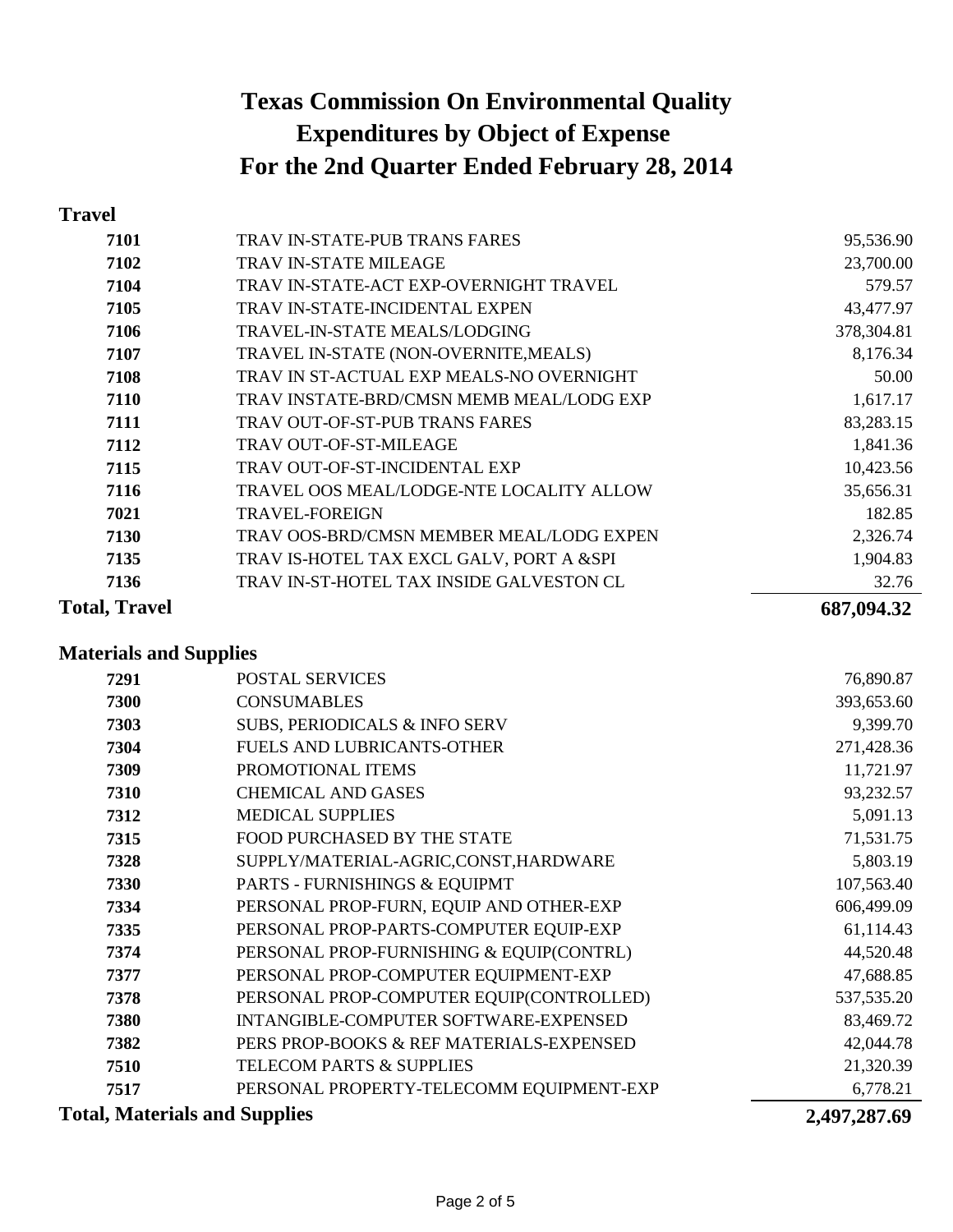# **Communication and Utilities**

| 7276                                  | <b>COMMUNICATION SERVICES</b>                                                   | 168,003.99             |
|---------------------------------------|---------------------------------------------------------------------------------|------------------------|
| 7501                                  | <b>ELECTRICITY</b>                                                              | 246,071.86             |
| 7502                                  | NATURAL/LIQUID PETROLEUM GAS                                                    | 4,510.56               |
| 7503                                  | TELECOMMS-LONG DISTANCE                                                         | 2,181.72               |
| 7504                                  | TELECOMMS-MONTHLY CHARGE                                                        | 172,334.48             |
| 7507                                  | <b>WATER</b>                                                                    | 7,028.64               |
| 7516                                  | TELECOMMS-OTHER SERV CHARGES                                                    | 159,990.35             |
| 7518                                  | TELECOMMS-DEDICAT DATA CIRCUIT                                                  | 9,823.99               |
| 7524                                  | <b>OTHER UTILITIES</b>                                                          | 2,603.13               |
| 7526                                  | <b>WASTE DISPOSAL</b>                                                           | 10,188.79              |
| 7961                                  | STS (TEX-AN) TRANSFERS TO GR FUND 0001                                          | 251,553.17             |
|                                       | <b>Total, Communication and Utilities</b>                                       | 1,034,290.68           |
| <b>Repairs and Maintenance</b>        |                                                                                 |                        |
| 7262                                  | PERS PROP-MAINT & REPAIR/COMP SFTWRE-EXP                                        | 1,962,470.40           |
| 7267                                  | PERS PROP-MAINT & REPAIR-COMP EQUIP-EXP                                         | 445,950.02             |
| 7354                                  | LEASHOLD IMPROVEMENTS-EXPENSED                                                  | 200,692.03             |
| 7367                                  | PERSONAL PROPERTY-MAINTENANCE & REPAIRS                                         | 373,971.76             |
| 7368                                  | PERSONAL PROP-MAINT & REPAIR/MTR VEHICLE                                        | 162,364.92             |
| 7514                                  | RP-INFRASTRUCTR/TELECOMM-MAINT & REP-EXP                                        | 2,942.50               |
| <b>Total, Repairs and Maintenance</b> |                                                                                 | 3,148,391.63           |
| <b>Rentals and Leases</b>             |                                                                                 |                        |
| 7406                                  | RENTAL OF FURNISHINGS/EQUIPMT                                                   | 320,243.38             |
| 7444                                  | <b>CHARTER OF AIRCRAFT</b>                                                      | 5,853.81               |
| 7445                                  | <b>RENTAL OF AIRCRAFT</b>                                                       | 1,314.00               |
| 7461                                  | <b>RENTAL OF LAND</b>                                                           | 7,804.00               |
| 7462                                  | RENT OF OFFICE BLDG/OFFICE SPACE                                                | 2,996,874.50           |
| 7470                                  | <b>RENTAL OF SPACE</b>                                                          | 143,672.47             |
| 7522                                  | TELECOMMS-EQUIP RENTAL                                                          | 2,979.64               |
| <b>Total, Rentals and Leases</b>      |                                                                                 | 3,478,741.80           |
| <b>Printing and Reproduction</b>      |                                                                                 |                        |
|                                       |                                                                                 |                        |
|                                       |                                                                                 |                        |
| 7273                                  | REPRODUCTION & PRINTING SERVS<br><b>Total, Printing and Reproduction</b>        | 61,577.10<br>61,577.10 |
|                                       |                                                                                 |                        |
| <b>Claims and Judgements</b>          |                                                                                 |                        |
| 7226                                  | JUDGMT/SETTLEMT-CLAIMANT/OTHER LEGAL FEE<br><b>Total, Claims and Judgements</b> | 4,303.12<br>4,303.12   |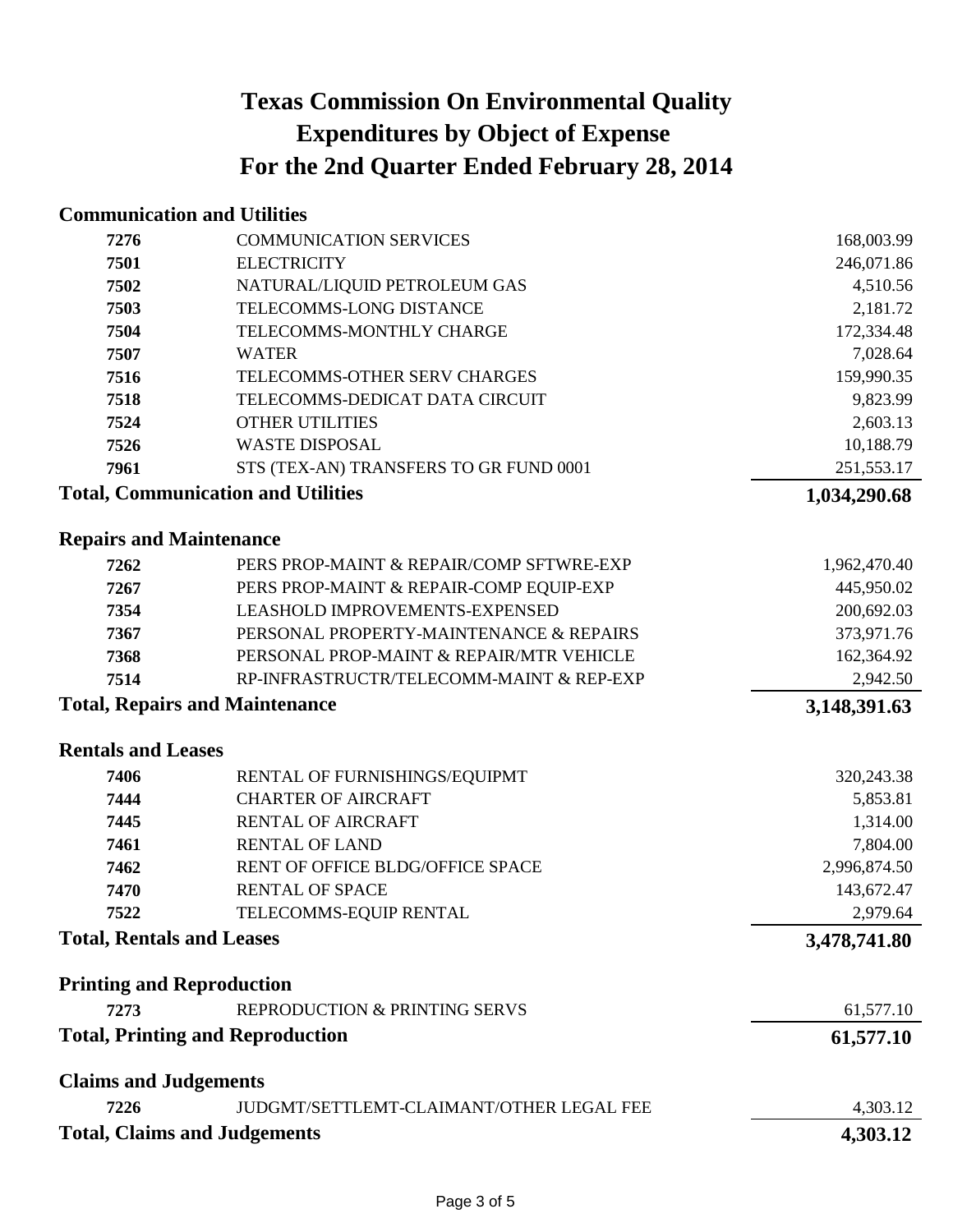|                                          | <b>Texas Commission On Environmental Quality</b> |                |
|------------------------------------------|--------------------------------------------------|----------------|
|                                          | <b>Expenditures by Object of Expense</b>         |                |
|                                          | For the 2nd Quarter Ended February 28, 2014      |                |
| <b>Federal Grant Pass Through</b>        |                                                  |                |
| 7971                                     | FED PASS-THRU EXP IA, NON-OP GEN BUDGETED        | 1,679,665.18   |
|                                          | <b>Total, Federal Grant Pass Through</b>         | 1,679,665.18   |
| <b>State Grant Pass Through</b>          |                                                  |                |
| 7614                                     | STATE GRANT PASS-THRU/NON-OPERATING              | 5,398,821.26   |
|                                          | <b>Total, State Grant Pass Through</b>           | 5,398,821.26   |
| <b>Intergovernmental Payments</b>        |                                                  |                |
| 7604                                     | <b>GRANTS-SR COLLEGES &amp; UNIV</b>             | (115, 278.12)  |
| 7611                                     | PAYMENTS/GRANTS TO CITIES                        | 1,623,729.55   |
| 7612                                     | PAYMENTS/GRANTS TO COUNTIES                      | 7,510,202.37   |
| 7613                                     | PAYMENTS/GRANTS TO OTHER POLITICAL SUB.          | 3,573,951.69   |
| 7621                                     | <b>GRANTS TO COUNCIL OF GOVERNMTS</b>            | 4,700,223.05   |
| <b>Total, Intergovernmental Payments</b> |                                                  | 17,292,828.54  |
| <b>Public Assistance Payments</b>        |                                                  |                |
| 7623                                     | <b>GRANTS TO COMMUNITY SERVICE PROGRAMS</b>      | 8,160.42       |
| <b>Total, Public Assistance Payments</b> |                                                  | 8,160.42       |
| <b>Other Expenditures</b>                |                                                  |                |
| 7201                                     | <b>MEMBERSHIP DUES</b>                           | 61,012.75      |
| 7202                                     | TUITION-EMPLOYEE TRAINING                        | 17,576.05      |
| 7203                                     | REGISTRATION FEES-EMPLOYEE TRAINING              | 466,824.37     |
| 7210                                     | FEES AND OTHER CHARGES                           | 62,459.24      |
| 7211                                     | <b>AWARDS</b>                                    | 11,521.42      |
| 7219                                     | FEES FOR RECEIVING ELECTRONIC PAYMENTS           | 106,976.39     |
| 7223                                     | <b>COURT COSTS</b>                               | 6,166.59       |
| 7272                                     | <b>HAZARDOUS WASTE DISPOSAL SERVS</b>            | 424,464.26     |
| 7274                                     | TEMPORARY EMPLOYMENT AGENCIES                    | 812,639.16     |
| 7277                                     | <b>CLEANING SERVICES</b>                         | 56,734.25      |
| 7281                                     | <b>ADVERTISING SERVICES</b>                      | 137,425.08     |
| 7286                                     | FREIGHT/DELIVERY SERVICES                        | 116,406.30     |
| 7295                                     | <b>INVESTIGATION EXPENSES</b>                    | 12,685.95      |
| 7299                                     | PURCHASED CONTRACTED SERVICES                    | (7,212,979.73) |
| 7697                                     | <b>GRANTS - PUBLIC INCENTIVE PROGRAMS</b>        | 10,382,866.54  |
| 7806                                     | PROMPT PAYMENT INTEREST                          | 1,074.28       |
| 7947                                     | ST OFC OF RISK MNGMT ASSESSENTS                  | 223,591.53     |
| 7953                                     | SWCAP REIMBURSEMENT TO UNAPP GR 0001             | 1,850,357.15   |
| <b>Total, Other Expenditures</b>         |                                                  | 7,537,801.58   |